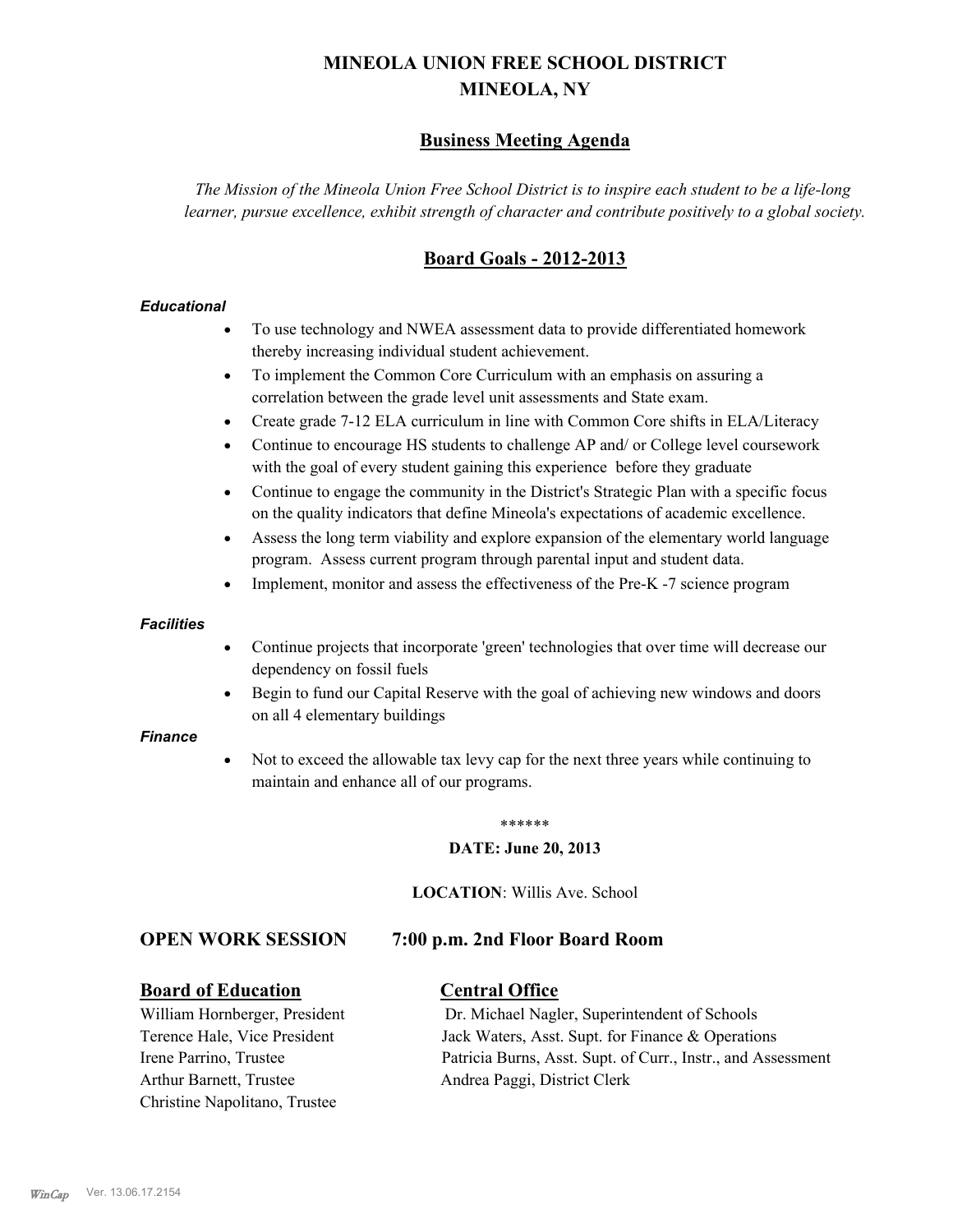**A. Call to Order** 

- **B. Pledge of Allegiance**
- **C. Reading of Mission**
- **D. Moment of Silent Meditation**
- **E. Dais & Visitor Introductions**
- **F. High School Student Organization Report**

# **G. BOE Reports**

- **a. Comments from Board Trustees**
- **b. Comments from Board President**
- **c. Comments from Superintendent**

**H. Old Business**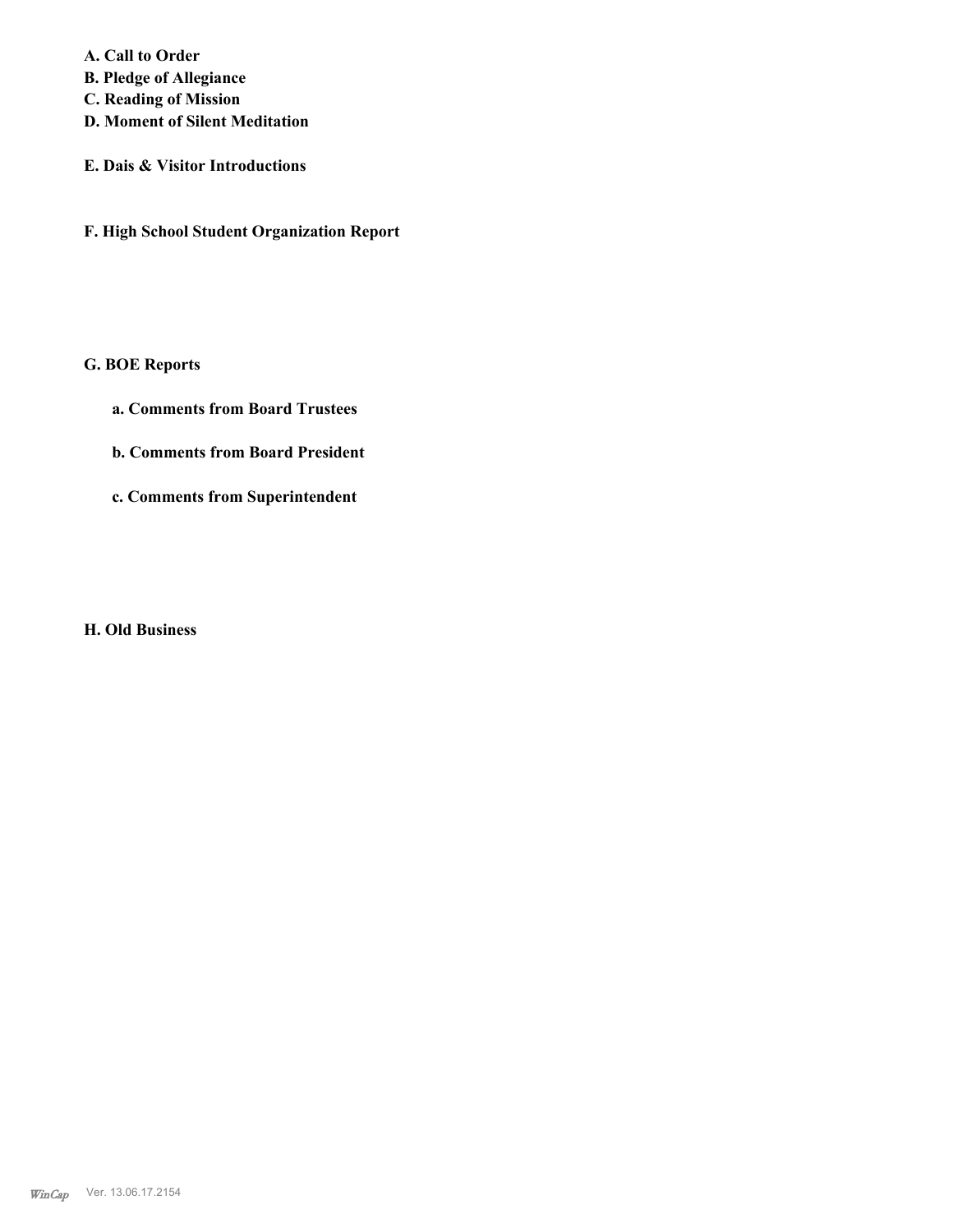# **I. New Business**

**RESOLUTION # 66 - BE IT RESOLVED** that the Board of Education hereby approves the transfer of a sum not to exceed \$4,000,000, of unassigned fund balance from the 2012-13 fiscal year, to the previously established Capital Reserve Fund.

| <b>Motion:</b><br>Second: |     |  |
|---------------------------|-----|--|
| Yes:                      | No: |  |
|                           |     |  |
|                           |     |  |
|                           |     |  |
|                           |     |  |
|                           |     |  |
| Passed:                   |     |  |

**RESOLUTION #67 - BE IT RESOLVED** that the Board of Education hereby approves the transfer of a sum not to exceed \$ 500,000, of unassigned fund balance from the 2012-13 fiscal year, to the previously established Worker's Comp Reserve Fund.

| <b>Motion:</b><br>Second: |     |  |
|---------------------------|-----|--|
| Yes:                      | No: |  |
|                           |     |  |
|                           |     |  |
| Passed:                   |     |  |

**RESOLUTION # 68 - BE IT RESOLVED** that the Board of Education hereby approves the adoption of the new Strategic Objectives.

| <b>Motion:</b><br>Second: |  |     |
|---------------------------|--|-----|
| Yes:                      |  | No: |
|                           |  |     |
|                           |  |     |
|                           |  |     |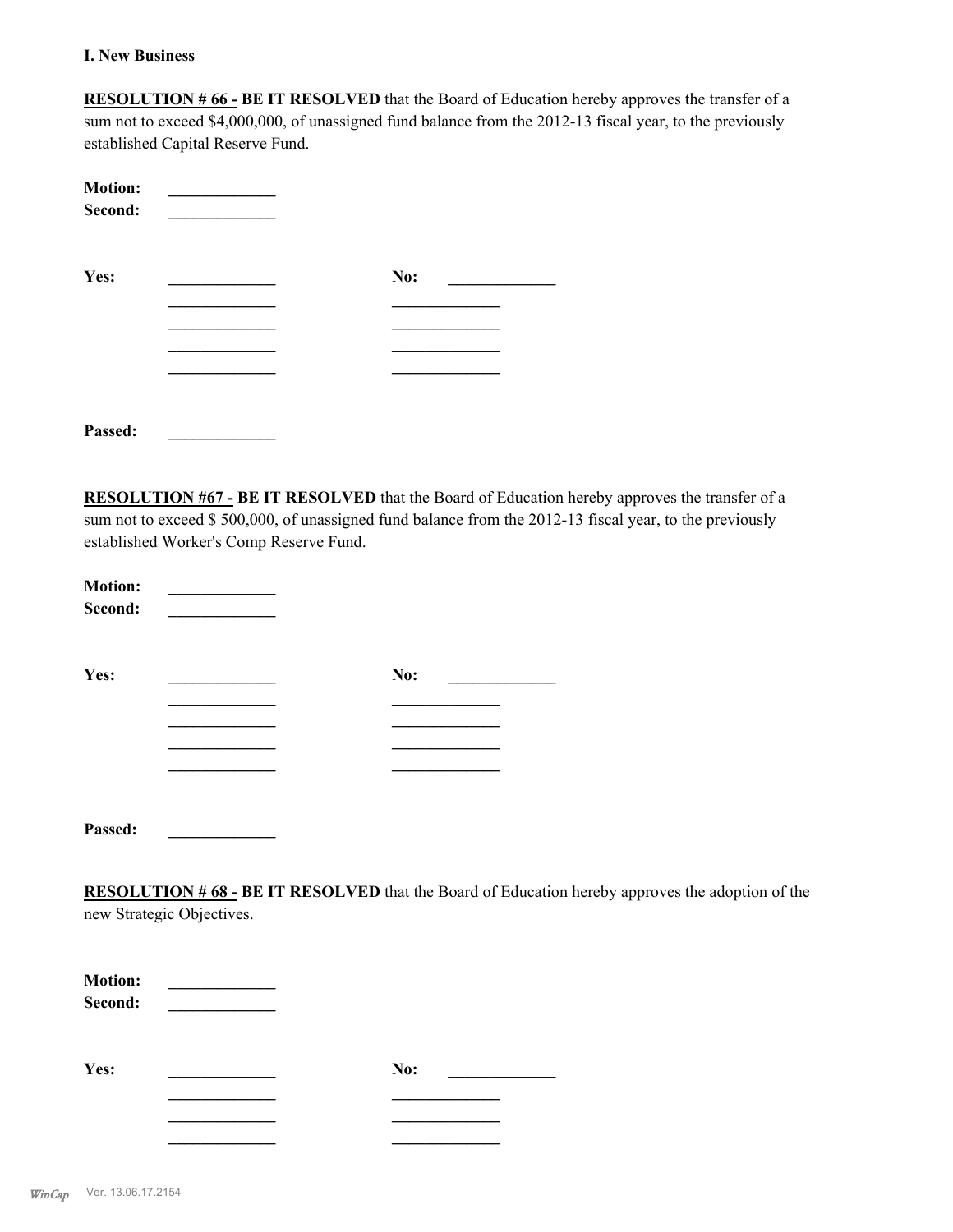**Passed: \_\_\_\_\_\_\_\_\_\_\_\_\_**

## **J. Consensus Agenda**

**RESOLUTION # 69 -BE IT RESOLVED** that the Board of Education approves the consensus agenda items J.1.a. through J.6.a., as presented.

| <b>Motion:</b><br>Second: |     |  |
|---------------------------|-----|--|
| Yes:                      | No: |  |
|                           |     |  |
|                           |     |  |
| Passed:                   |     |  |

**\_\_\_\_\_\_\_\_\_\_\_\_\_ \_\_\_\_\_\_\_\_\_\_\_\_\_**

#### 1. **Instruction**

- a. Leave(s) of Absence/Child Rearing
- That the Board of Education grants a request to Surabhi John, for a Leave of Absence, for childrearing purposes, using accumulated sick days, starting approximately September 15, 2013 followed by an unpaid leave of absence until January 31, 2014. 1.

#### Appointment(S) Sub Teacher per diem b.

The Board of Education accepts the following individual(s) as Per Diem Substitute Teacher(s) for the current school year, at a daily rate of \$100.00 per day; and retirees at a daily rate of \$125.00 per day.:

| EMPLOYEE NAME | <b>EMPLOYEE CERTIFICATION</b>    |
|---------------|----------------------------------|
| Robert Giovi  | English Language Arts 7-12       |
| Gail Jakubek  | Childhood Education (Grades 1-6) |

- 3. Melissa Voyer PreK-6, Literacy(Birth-6)
- 4. Sherry Leibowitz (Retiree) Reading, N-6

#### Appointment(S) Summer Special Education c.

That the Board of Education approves the following staff members for the Summer Special Education Program

|    | <b>POSITION</b> | <b>EMPLOYEE NAME</b> | STEP | <b>STIPEND</b>    |
|----|-----------------|----------------------|------|-------------------|
| 1. | Teacher         | Greg Greer           |      | $$67.97$ per hour |
| 2. | Teacher         | Kathryn E. Haberman  |      | $$67.97$ per hour |
| 3. | Teacher         | Brian Zorn           |      | $$67.97$ per hour |
| 4. | Teacher         | <b>Bruce Vatske</b>  |      | $$67.97$ per hour |
| 5. | Teacher         | Sandra M. Smith      |      | $$67.97$ per hour |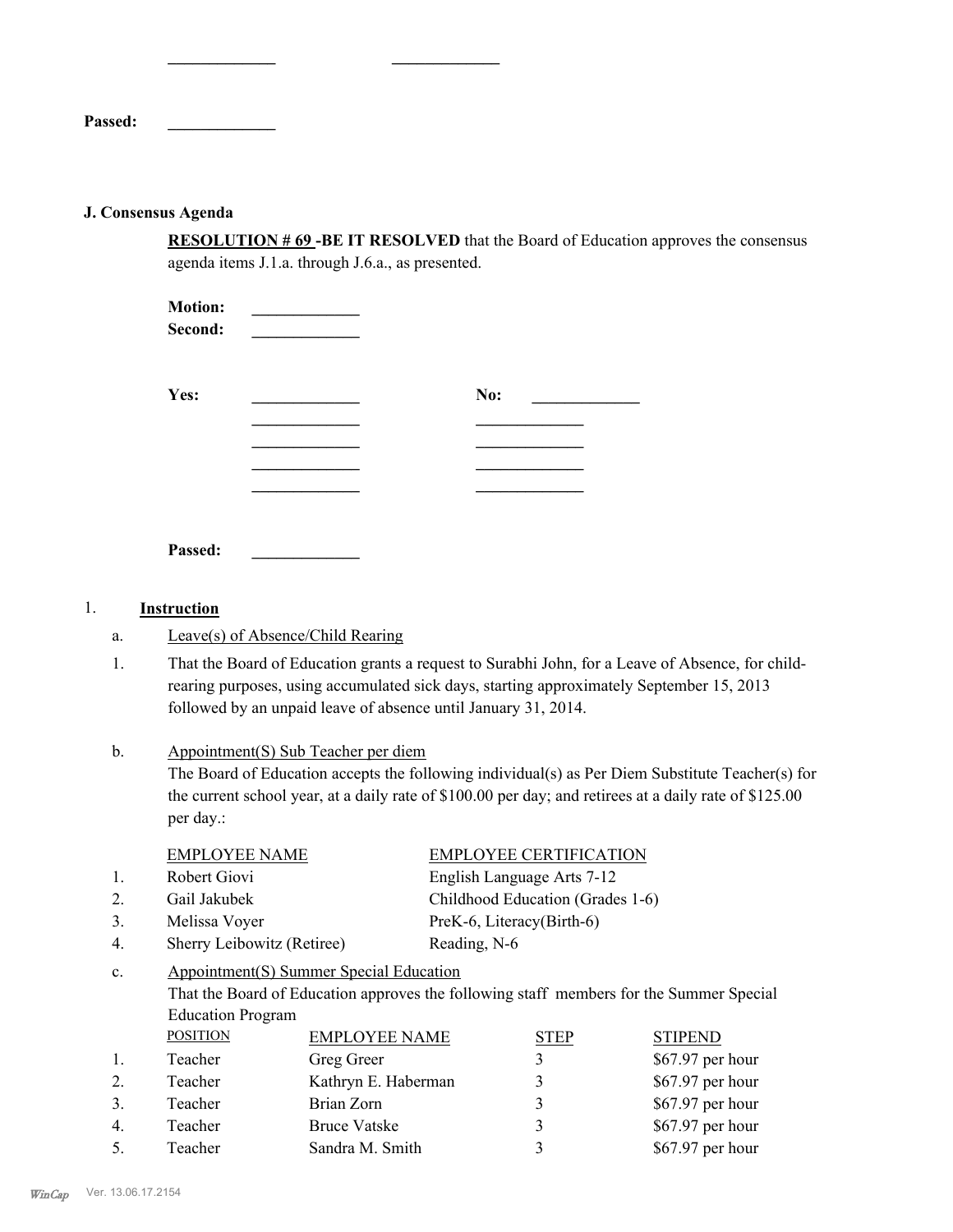|     | <b>POSITION</b>  | <b>EMPLOYEE NAME</b> | <b>STEP</b> | <b>STIPEND</b>    |
|-----|------------------|----------------------|-------------|-------------------|
| 6.  | Teacher          | Stephen J. Mitchell  | 3           | $$67.97$ per hour |
| 7.  | P.E. Teacher     | Michael Robilotto    | 3           | \$67.97 per hour  |
| 8.  | Computer Teacher | Andrew Smith         | 3           | \$67.97 per hour  |
| 9.  | Psychologist     | Patricio Romero      | 3           | \$67.97 per hour  |
| 10. | Teacher          | Christopher Friedel  | 3           | \$67.97 per hour  |
| 11. | Teacher          | Sarah Mooney         | 1           | \$57.85 per hour  |
| 12. | Teacher          | Jillian Vento        |             | \$57.85 per hour  |
| 13. | Speech Teacher   | Diane Rodocker       | 3           | \$67.97 per hour  |
| 14. | Speech Teacher   | Erica Perez-Flowers  | 2           | \$62.87 per hour  |
| 15. | Speech Teacher   | Josiane Halilej      | 3           | \$67.97 per hour  |
| 16. | Speech Teacher   | Lauren Reiff         | 3           | \$67.97 per hour  |
| 17. | Nurse Teacher    | Donna Hasan          | 3           | \$67.97 per hour  |
| 18. | Reading Teacher  | Diana Kohl           | 3           | \$67.97 per hour  |
| 19. | Reading Teacher  | Joan Eisele-Cooper   | 3           | \$67.97 per hour  |
| 20. | Occ. Therapist   | Tara Lynch           | 3           | \$67.97 per hour  |
| 21. | Occ. Therapist   | Maureen Mekeel       |             | \$57.85 per hour  |
| 22. | Occ. Therapist   | Vasilis Nomikos      | 3           | \$67.97 per hour  |
| 23. | Principal        | Alfred Weidlein      | 3           | \$16,606          |

# 2. **Instruction: Contracted**

a. That the Board of Education accepts the Special Education Services Contract for a Parentally Placed student between the Syosset School District and the Mineola UFSD for the 2012- 2013 school year.

b. That the Board of Education accepts the Related Services Contract between Extraordinary Pediatrics, P.C. and the Mineola UFSD for the 2013- 2014 school year.

c. That the Board of Education accepts the Special Education Services Contract for a Parentally Placed student between the Oceanside UFSD and the Mineola UFSD for the 2012- 2013 school year.

# 3. **Civil Service**

# a. Appointments

That the Board of Education approve the appointments of the following Summer Cleaners to begin to work effective July 8, 2013 through August 16, 2013. Salary will be \$8.00 per hour. 1.

| James Breslin       | Courtney Mulcare | Matthew DePalma  |
|---------------------|------------------|------------------|
| Christopher Farrell | Matthew Diaz     | Kyle Dunleavy    |
| Robert Dwyer        | Jacob Escobar    | James Gerstner   |
| Dominic Paggi       | Ryan Kelly       | Fredric Lang     |
| Thomas Farrell      | Michael McCabe   | Nicole Romano    |
| Pete McCormack      | Tommy Mullane    | Tim Natale       |
| Eamon O'Neill       | Mike Sullivan    | Jake Tavernite   |
| Frank Trivigno      | Jill Mullane     | Michael Waszczuk |
| Michael Giaimo      | Michael Romano   | Danny Mendes     |
| Joseph Pastore      | Brian Darmstadt  | Nick Palma       |
|                     |                  |                  |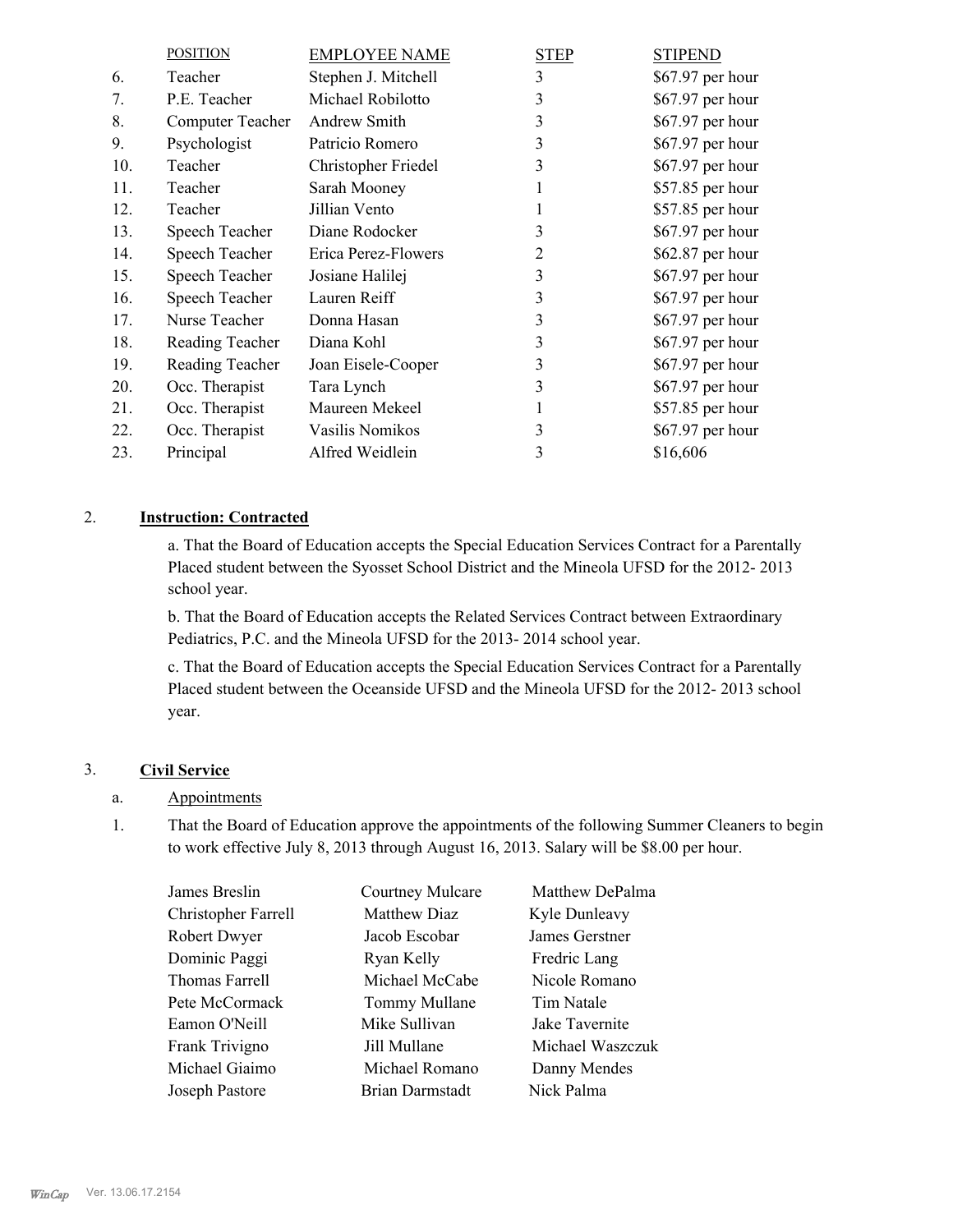- b. Leave(s) of Absence
- That the Board of Education approve a paid Medical Leave of Absence to Katherine Merendino, 12 month Principal Account Clerk in the Business Office, effective May 16, 2013. Date of return is at doctor's discretion. 1.

| $\mathbf{c}$ .   |                                                                                          | <b>Appointment(S) Summer Seasonal Appointments</b> |               |                  |  |
|------------------|------------------------------------------------------------------------------------------|----------------------------------------------------|---------------|------------------|--|
|                  | That the Board of Education approves the following staff members for the Summer Seasonal |                                                    |               |                  |  |
|                  |                                                                                          | Appointments for HS Mineola East:                  |               |                  |  |
|                  | <b>POSITION</b>                                                                          | <b>EMPLOYEE NAME</b>                               | <b>SALARY</b> | <b>EFFECTIVE</b> |  |
| $\mathbf{1}$ .   | Teacher Aide                                                                             | Rosina Sarno                                       | \$8.00 Hr.    | Week of          |  |
|                  |                                                                                          |                                                    |               | 8/26/13; 3       |  |
|                  |                                                                                          |                                                    |               | Days, 2          |  |
|                  |                                                                                          |                                                    |               | Evenings         |  |
| $\overline{2}$ . | Teacher Aide                                                                             | Judith Granath                                     | \$8.00 Hr.    | Week of          |  |
|                  |                                                                                          |                                                    |               | $8/26/13$ ; 3    |  |
|                  |                                                                                          |                                                    |               | Days, 2          |  |
|                  |                                                                                          |                                                    |               | Evenings         |  |
| 3.               | Teacher Aide                                                                             | Jane M. Lapin                                      | \$8.00 Hr.    | Week of          |  |
|                  |                                                                                          |                                                    |               | 8/26/13; 3       |  |
|                  |                                                                                          |                                                    |               | Days, 2          |  |
|                  |                                                                                          |                                                    |               | Evenings         |  |

#### Appointment(S) Summer HS d.

That the Board of Education approves the following summer workers for the High School effective July 1, 2013 throught August 30, 2013 for HS Main Office and Guidance:

|    | <b>POSITION</b>  | <b>EMPLOYEE NAME</b> | SALARY       |
|----|------------------|----------------------|--------------|
|    | Sr. Typist Clerk | Patricia Derosa      | $$39.47$ Hr. |
| 2. | Stenographer     | Jeanne Cribbin       | \$38.24 Hr.  |

#### Appointment(S) Summer Special Ed Teacher Aides e.

That the Board of Education approves the following staff members for the Summer Special Education Program:

|     | <b>POSITION</b> | <b>EMPLOYEE NAME</b>     | SALARY  | <b>EFFECTIVE</b> |
|-----|-----------------|--------------------------|---------|------------------|
| 1.  | Teacher Aide    | Lynn C. Clifford         | \$28.68 | 07/01/2013       |
| 2.  | Teacher Aide    | Melanie Reif             | \$22.64 | 07/01/2013       |
| 3.  | Teacher Aide    | Rosina Sarno             | \$20.81 | 07/01/2013       |
| 4.  | Teacher Aide    | Lorena Romano            | \$24.83 | 07/01/2013       |
| 5.  | Teacher Aide    | Nina Mullane             | \$16.89 | 07/01/2013       |
| 6.  | Teacher Aide    | Angela Hagan             | \$16.89 | 07/01/2013       |
| 7.  | Teacher Aide    | Kathy Polumbo            | \$20.32 | 07/01/2013       |
| 8.  | Teacher Aide    | Sara Bond                | \$32.02 | 07/01/2013       |
| 9.  | Teacher Aide    | Marilyn Pisano           | \$27.27 | 07/01/2013       |
| 10. | Teacher Aide    | <b>Annette Karlewicz</b> | \$32.02 | 07/01/2013       |
| 11. | Teacher Aide    | Marie Sallie             | \$29.30 | 07/01/2013       |
| 12. | Teacher Aide    | Barbara Miller           | \$27.27 | 07/01/2013       |
| 13. | Teacher Aide    | Donna Larose             | \$28.59 | 07/01/2013       |
| 14. | Teacher Aide    | Diane Ricciardi          | \$15.64 | 07/01/2013       |
| 15. | Teacher Aide    | Marianne Wachter         | \$19.81 | 07/01/2013       |
| 16. | Teacher Aide    | Gladys Cuzco             | \$27.26 | 07/01/2013       |
| 17. | Teacher Aide    | Jacqueline Teemsma       | \$27.89 | 07/01/2013       |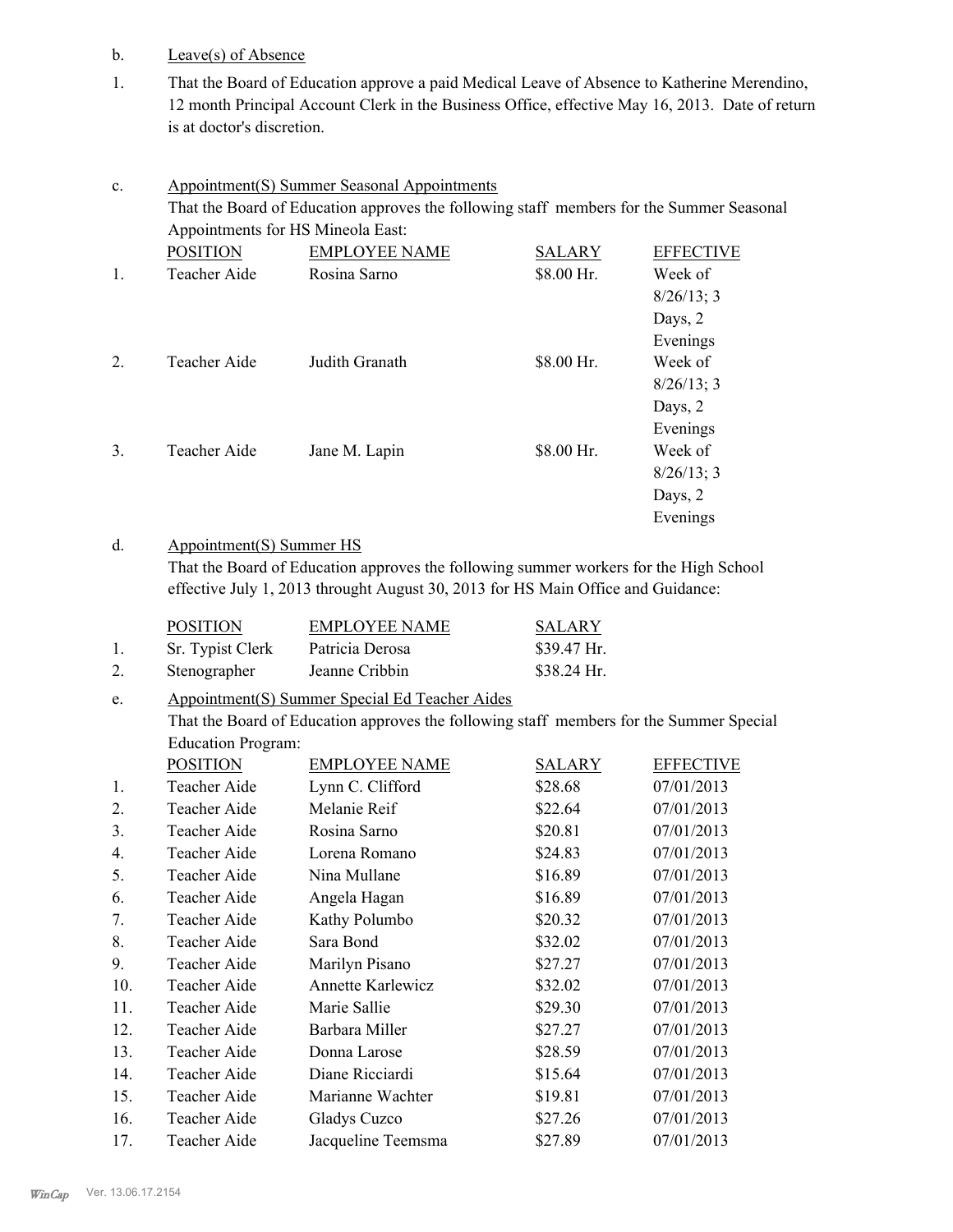|     | <b>POSITION</b>           | <b>EMPLOYEE NAME</b>                                                                           | <b>SALARY</b> | <b>EFFECTIVE</b> |
|-----|---------------------------|------------------------------------------------------------------------------------------------|---------------|------------------|
| 18. | <b>Typist Clerk</b>       | Evelyn M. Roser                                                                                | \$37.38       | 07/01/2013       |
| 19. | Teacher Aide Sub          | Nancy E. Gessner                                                                               | \$13.74       | 07/01/2013       |
| f.  |                           | Appointment(S) Summer Special Ed Teachers-In-Training                                          |               |                  |
|     |                           | That the Board of Education approves the following Teachers-In-Training for the Summer Special |               |                  |
|     | <b>Education Program:</b> |                                                                                                |               |                  |
|     | <b>POSITION</b>           | <b>EMPLOYEE NAME</b>                                                                           | <b>SALARY</b> | <b>EFFECTIVE</b> |
| 1.  | Teacher-in-               | <b>Stephen Gaffney</b>                                                                         | \$9.00        | 07/01/2013       |
|     | Training                  |                                                                                                |               |                  |
| 2.  | Teacher-in-               | <b>Emily Mooney</b>                                                                            | \$9.00        | 07/01/2013       |
|     | Training                  |                                                                                                |               |                  |
| 3.  | Teacher-in-               | Francesca Zito                                                                                 | \$9.00        | 07/01/2013       |
|     | Training                  |                                                                                                |               |                  |
| 4.  | Teacher-in-               | Kelsey A. Baumann                                                                              | \$8.75        | 07/01/2013       |
|     | Training                  |                                                                                                |               |                  |
| 5.  | Teacher-in-               | Perry Llanes                                                                                   | \$9.00        | 07/01/2013       |
|     | Training                  |                                                                                                |               |                  |
| 6.  | Teacher-in-               | Janine Miller                                                                                  | \$9.00        | 07/01/2013       |
|     | Training                  |                                                                                                |               |                  |
| 7.  | Teacher-in-               | Laura Darmstadt                                                                                | \$9.00        | 07/01/2013       |
|     | Training                  |                                                                                                |               |                  |
| 8.  | Teacher-in-               | Kelsey E. Napolitano                                                                           | \$8.75        | 07/01/2013       |
|     | Training                  |                                                                                                |               |                  |
| 9.  | Teacher-in-               | Samantha Stavish                                                                               | \$9.00        | 07/01/2013       |
|     | Training                  |                                                                                                |               |                  |
| 10. | Teacher-in-               | Daniel McAree                                                                                  | \$9.00        | 07/01/2013       |
|     | Training                  |                                                                                                |               |                  |
| 11. | Teacher-in-               | Lauren Siemann                                                                                 | \$8.50        | 07/01/2013       |
|     | Training                  |                                                                                                |               |                  |
| 12. | Teacher-in-               | Jessica-Lyn F. Barry                                                                           | \$8.50        | 07/01/2013       |
|     | Training                  |                                                                                                |               |                  |

# 4. **Business /Finance**

# a. **Treasurer's Report**

That the Board of Education accepts the Treasurer's report for the period ending April 30, 2013 and directs that it be placed on file.

# b. **Approval of Invoices and Payroll**

That the Board of Education accepts the Invoices and Payroll for the period ending May 31, 2013

| Warrant $#21$ | May 15, 2013 | \$1,483,626.60 |
|---------------|--------------|----------------|
| Warrant $#22$ | May 29, 2013 | \$131,469.59   |

**TOTAL EXPENSES \$1,615,096.19**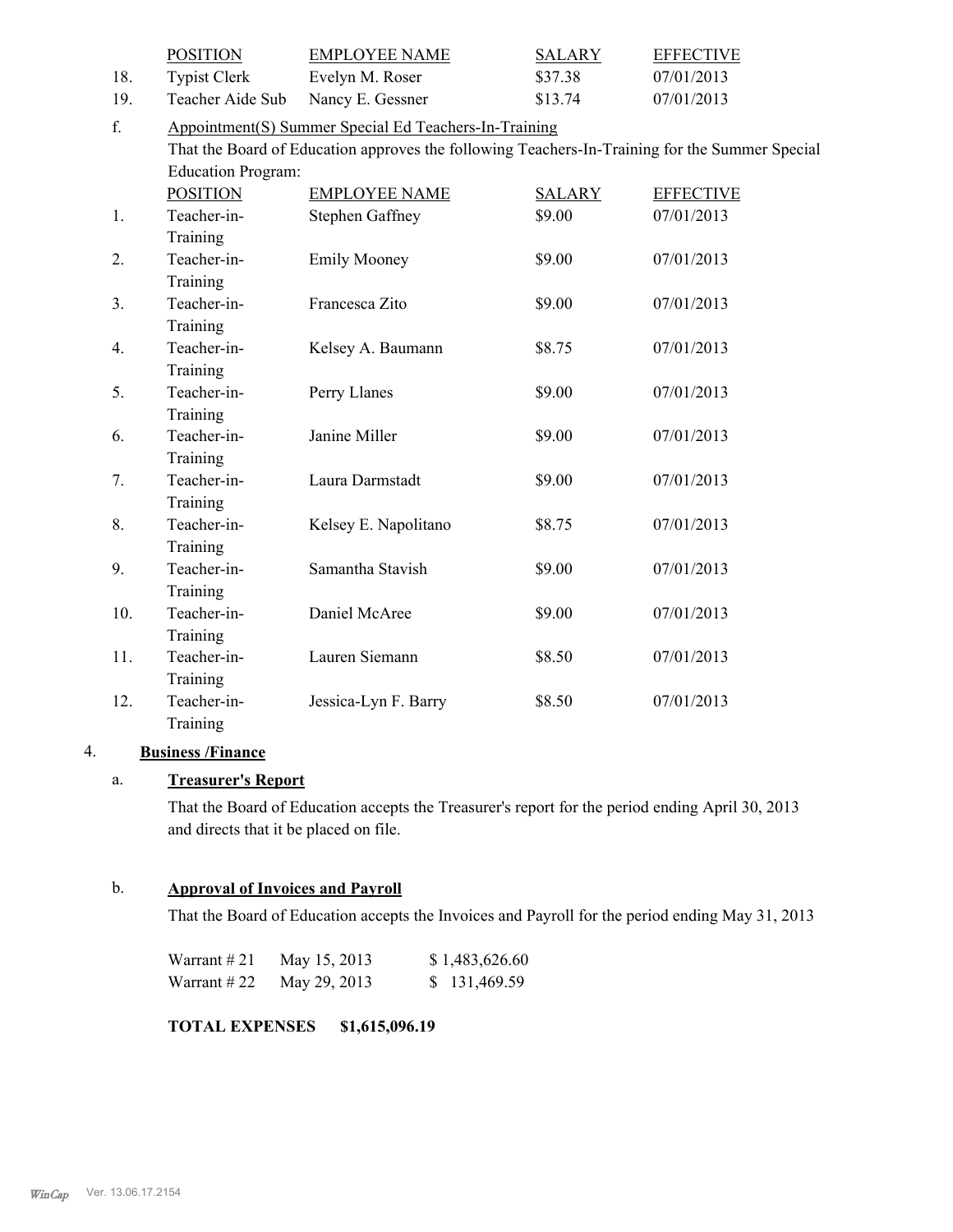# PAYROLL # 21 & # 22

| General | \$4,081,896.58 |
|---------|----------------|
| F Fund  | \$71,375.21    |

# **TOTAL PAYROLL \$4,153,271.79**

# c. **Budget Appropriation Adjustment**

1. That the Board of Education approves the following budget transfer for \$24,000.00 from Budget code: 1620.445.00.0000 to Budget code: 1621.418.00.7899, monies to be moved from Water Use Fee to Building Repairs for numerous one-time expenses in 2012-13.

# 5. **Business/Finance: Contract Approvals**

a. That the Board of Education approves a Health Contract, providing health services for Mineola resident children attending non-public school, between the Mineola UFSD and Garden City UFSD for the 2012- 2013 school year.

b. That the Board of Education approves a Health Contract, providing health services for Mineola resident children attending non-public school, between the Mineola UFSD and New Hyde Park-Garden City Park UFSD for the 2012- 2013 school year.

c. That the Board of Education approves a Health Contract, providing health services for Mineola resident children attending non-public school, between the Mineola UFSD and Manhasset UFSD for the 2012- 2013 school year.

# 6. **Business/Finance: Bids**

a.That the Board of Education approves the following contracts for Out of District Transportation for the 2013-2014 school year:

| Vendor               | <b>School</b>              | Amount   |
|----------------------|----------------------------|----------|
| <b>ACME</b>          | Valley Stream Christian    | \$3,760  |
| <b>First Student</b> | Children's Learning Center | \$16,000 |
|                      | (Student and Matron)       |          |

## **K. Superintendent Reports/Presentations**

Superintendent of Schools' Reports for 6/20/13 Presentations:

Superintendent's Comments:

## **L. Public Comments**